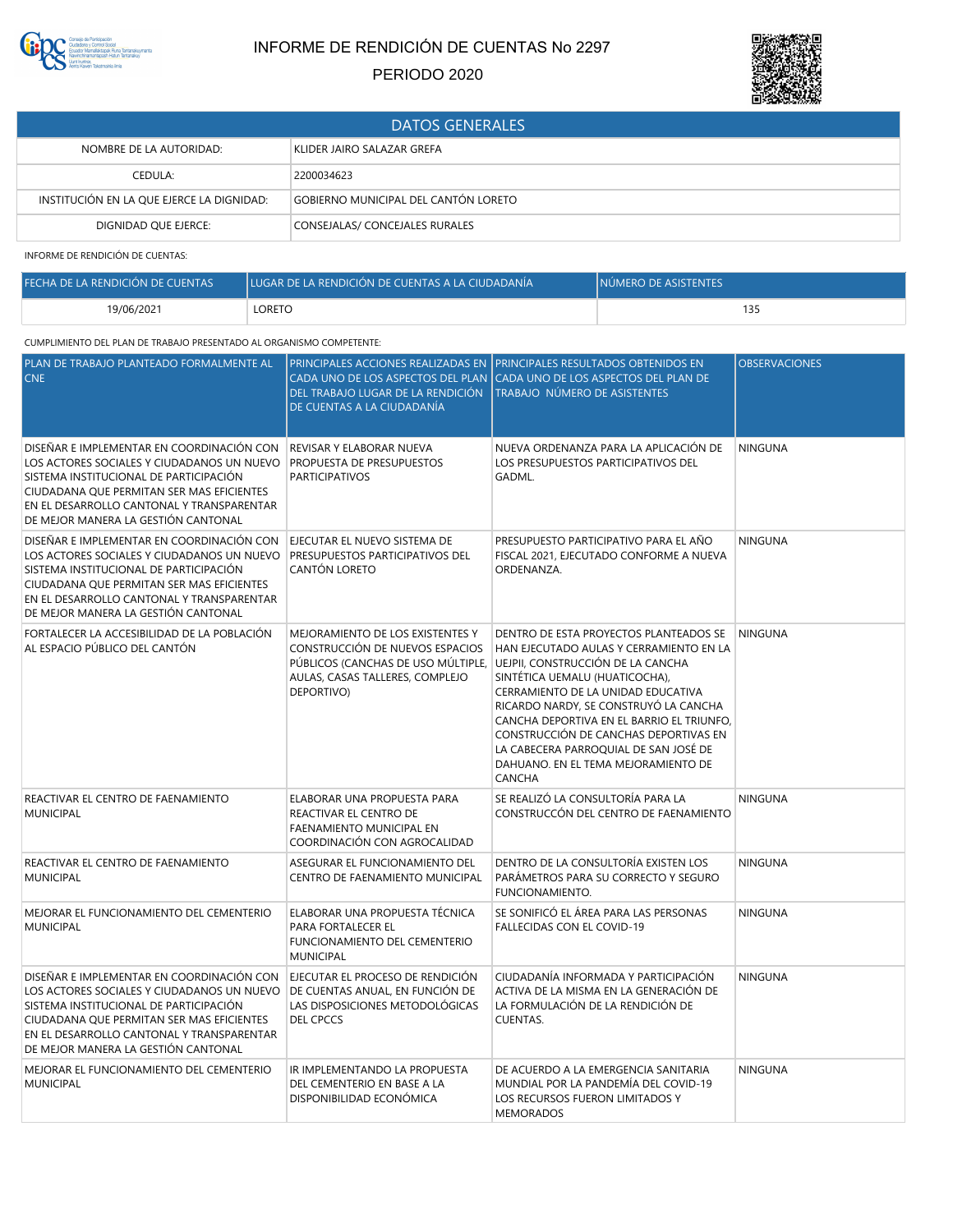| FORTALECER LAS CAPACIDADES DE LOS<br>FUNCIONARIOS CANTONALES PARA MEJORAR LA<br>CALIDAD DE LOS SERVICIOS                                                                                          | ELABORAR UN PLAN DE FORMACIÓN Y<br>CAPACITACIÓN PARA FUNCIONARIOS<br><b>DEL GAD CANTONAL</b>                                       | PLAN DE FORMACIÓN Y CAPACITACIÓN PARA<br>FUNCIONARIOS DEL GADML, ELABORADO EN<br>FORMA TOTAL PARA EL AÑO 2020, EL MISMO<br>QUE SE ELABORA ANUALMENTE.                                                                                                                                                                                                                                                                                                          | <b>NINGUNA</b> |
|---------------------------------------------------------------------------------------------------------------------------------------------------------------------------------------------------|------------------------------------------------------------------------------------------------------------------------------------|----------------------------------------------------------------------------------------------------------------------------------------------------------------------------------------------------------------------------------------------------------------------------------------------------------------------------------------------------------------------------------------------------------------------------------------------------------------|----------------|
| MEJORAR LA COBERTURA DE AGUA POTABLE EN EL<br>ÁMBITO RURAL Y URBANO DEL CANTÓN                                                                                                                    | FORMULAR UN PLAN DE AGUA PARA EL<br>ÁREA URBANA Y RURAL DEL CANTÓN.                                                                | SE HA FORMULADO EL PLAN DE AGUA PARA EL<br>CANTÓN LORETO                                                                                                                                                                                                                                                                                                                                                                                                       | NIINGUNA       |
| FORTALECER LAS CAPACIDADES DE LOS<br>FUNCIONARIOS CANTONALES PARA MEJORAR LA<br>CALIDAD DE LOS SERVICIOS                                                                                          | EJECUTAR EL PLAN DE FORMACIÓN Y<br>CAPACITACIÓN                                                                                    | SE CUMPLIÓ EN LA EJECUCIÓN DEL PLAN DE<br>CAPACITACIONES, EL CUAL NO FUE POSIBLE<br>CUMPLIR A CABALIDAD, NO SE EJECUTÓ<br>DEBIDO A LA EMERGENCIA SANITARIA COVID-<br>19 POR LA QUE ATRAVESÓ EL PAÍS, PARA LO<br>CUAL SE IMPLEMENTÓ CAPACITACIONES EN<br>FORMA VIRTUAL EN RAZÓN DEL MOMENTO<br><b>ACTUAL VIVIDO</b>                                                                                                                                             | <b>NINGUNA</b> |
| MEJORAR LA COBERTURA DE AGUA POTABLE EN EL<br>ÁMBITO RURAL Y URBANO DEL CANTÓN                                                                                                                    | MEJORAMIENTO Y AMPLIACIÓN DE RED<br>DE AGUA DEL CASCO URBANO                                                                       | SE CONTEMPLA EN EL PLAN DE AGUA PARA EL<br>CANTÓN LORETO, A TRAVÉS DEL<br>MEJORAMIENTO DE LA PLANTA EN EL BARRIO<br><b>JUAN MONTALVO</b>                                                                                                                                                                                                                                                                                                                       | <b>NINGUNA</b> |
| MEJORAR LA COBERTURA DE AGUA POTABLE EN EL<br>ÁMBITO RURAL Y URBANO DEL CANTÓN                                                                                                                    | DAR SEGUIMIENTO AL PROYECTO<br>REGIONAL DE AGUA                                                                                    | ESTUDIOS PRESENTADOS EN EL BDE, PARA SU<br>FINANCIAMIENTO (EN ESTUDIOS 90%, 10%<br>FINANCIAMIENTO, EJECUCIÓN 0%)                                                                                                                                                                                                                                                                                                                                               | <b>NINGUNA</b> |
| MEJORAR LA COBERTURA DE AGUA POTABLE EN EL<br>ÁMBITO RURAL Y URBANO DEL CANTÓN                                                                                                                    | CONSTRUCCIÓN DE SISTEMAS DE AGUA<br>PARA COMUNIDADES                                                                               | SE CONTEMPLA EN EL PLAN DE AGUA PARA EL<br>CANTÓN LORETO - PROYECTO DE AGUA PARA<br>MURIALDO APROBADO Y FINANCIADO POR EL<br><b>CTA</b>                                                                                                                                                                                                                                                                                                                        | <b>NINGUNA</b> |
| MEJORAR LA COBERTURA DE ALCANTARILLADO Y<br>UNIDADES SANITARIAS BÁSICAS DEL CANTÓN                                                                                                                | FORMULAR UN PLAN DE<br>ALCANTARILLADO SANITARIO Y<br>UNIDADES SANITARIAS RURALES PARA<br>LA COBERTURA URBANA Y RURAL DEL<br>CANTÓN | SE CONTEMPLA ELABORADO EL PLAN DE<br>ALCANTARILLADO SANITARIO PARA EL<br>CANTÓN LORETO                                                                                                                                                                                                                                                                                                                                                                         | <b>NINGUNA</b> |
| MEJORAR EL ACCESO DE LA CIUDADANÍA A LA<br>INFORMACIÓN CANTONAL, ADECUADA A LAS<br>NECESIDADES DE PLANIFICACIÓN Y EL CONTROL<br>SOCIAL PERMITIENDO MAYOR EFICIENCIA EN LOS<br>SERVICIOS BRINDADOS | IMPLEMENTAR UN SISTEMA DE<br>INFORMACIÓN CANTONAL BASADO EN<br>EL CATASTRO                                                         | SE INICIÓ CON PRO AMAZONIA EL PROCESO<br>PARA LA IMPLEMENTACIÓN DEL SISTEMA DE<br>INFORMACIÓN LOCAL PARA EL GADM LORETO<br>LA MISMA QUE TENDRÁ SUS BENEFICIOS<br>ENFOCÁNDOSE EN EL CATASTRO PARA QUE<br>LOS CIUDADANOS DEL CANTÓN LORETO<br>PUEDAN ACCEDER A LA INFORMACIÓN<br>PÚBLICA.                                                                                                                                                                        | <b>NINGUNA</b> |
| MEJORAR LA COBERTURA DE ALCANTARILLADO Y<br>UNIDADES SANITARIAS BÁSICAS DEL CANTÓN                                                                                                                | AMPLIAR Y MEJORAR LAS REDES DE<br>ALCANTARILLADO DE LA CABECERA<br>CANTONAL Y DE LAS PARROQUIAS                                    | SE CONTEMPLA EN EL PLAN DE<br>ALCANTARILLADO SANITARIO PARA EL<br>CANTÓN LORETO                                                                                                                                                                                                                                                                                                                                                                                | <b>NINGUNA</b> |
| FORTALECER Y MEJORAR LA GESTIÓN, EL<br>PROGRAMA DE GESTIÓN INTEGRAL DE RESIDUOS<br>SÓLIDOS URBANOS EN EL CANTÓN                                                                                   | REVISAR Y REFORMULAR EL PROYECTO<br>DE MEJORAMIENTO DEL RELLENO<br>SANITARIO                                                       | DEBIDO A UNA CONSULTORÍA FALLIDA<br>(PROCESO DE CONTRATACIÓN CDC-GADML-<br>003-2016), CONTRATADA EN EL 2016, SE TIENE<br>PLANIFICADO REALIZAR EL ESTUDIO<br>RESPECTIVO EN EL AÑO 2022, PARA DAR<br>CUMPLIMIENTO A LO QUE ESTABLECE EL ART<br>565 DEL REGLAMENTO AL CÓDIGO ORGÁNICO<br>AMBIENTAL.                                                                                                                                                               | <b>NNGUNA</b>  |
| FORTALECER Y MEJORAR LA GESTIÓN. EL<br>PROGRAMA DE GESTIÓN INTEGRAL DE RESIDUOS<br>SÓLIDOS URBANOS EN EL CANTÓN                                                                                   | MEJORAR EL SISTEMA DE RECOLECCIÓN<br>DE LOS RESIDUOS EN EL ÁMBITO<br><b>URBANO Y RURAL</b>                                         | EXISTE LA COBERTURA DE RECOLECCIÓN DE<br>RESIDUOS DEL 95% EN LA ZONA URBANA DEL<br>CANTÓN CON UNA FRECUENCIA DE<br>RECOLECCIÓN DIARIA, Y, EN LAS PARROQUIAS<br>RURALES UNA COBERTURA DE 55 % CON UNA<br>FRECUENCIA DE RECOLECCIÓN DE 2 DÍAS A LA<br>SEMANA (2 DÍAS/SEMANA) EN LAS<br>PARROQUIAS DE PUERTO MURIALDO, SAN JOSÉ<br>DE DAHUANO, SAN VICENTE DE HUATICOCHA Y<br>ÁVILA HUIRUNO, Y, DE UN (1) DÍA A SEMANA A<br>LA PARROQUIA DE SAN JOSÉ DE PAYAMINO. | <b>NINGUNA</b> |
| FORTALECER Y MEJORAR LA GESTIÓN, EL<br>PROGRAMA DE GESTIÓN INTEGRAL DE RESIDUOS<br>SÓLIDOS URBANOS EN EL CANTÓN                                                                                   | MEJORAR LA DISPOSICIÓN FINAL DE<br>LOS RESIDUOS URBANOS EN BASE A LO<br>ESTABLECIDO POR EL ENTE RECTOR                             | SE EFECTUÓ EL PROCESO PARA "LA<br>ADQUISICIÓN Y COLOCACIÓN DE 1500 M2 DE<br>GEOMEMBRANA EN LA CELDA EMERGENTE<br>ACTUAL DE DISPOSICIÓN FINAL DE LOS<br>DESECHOS SÓLIDOS COMUNES, UBICADO EN EL<br>BOTADERO A CIELO ABIERTO DEL CANTÓN<br>LORETO, PROVINCIA DE ORELLANA                                                                                                                                                                                         | <b>NINGUNA</b> |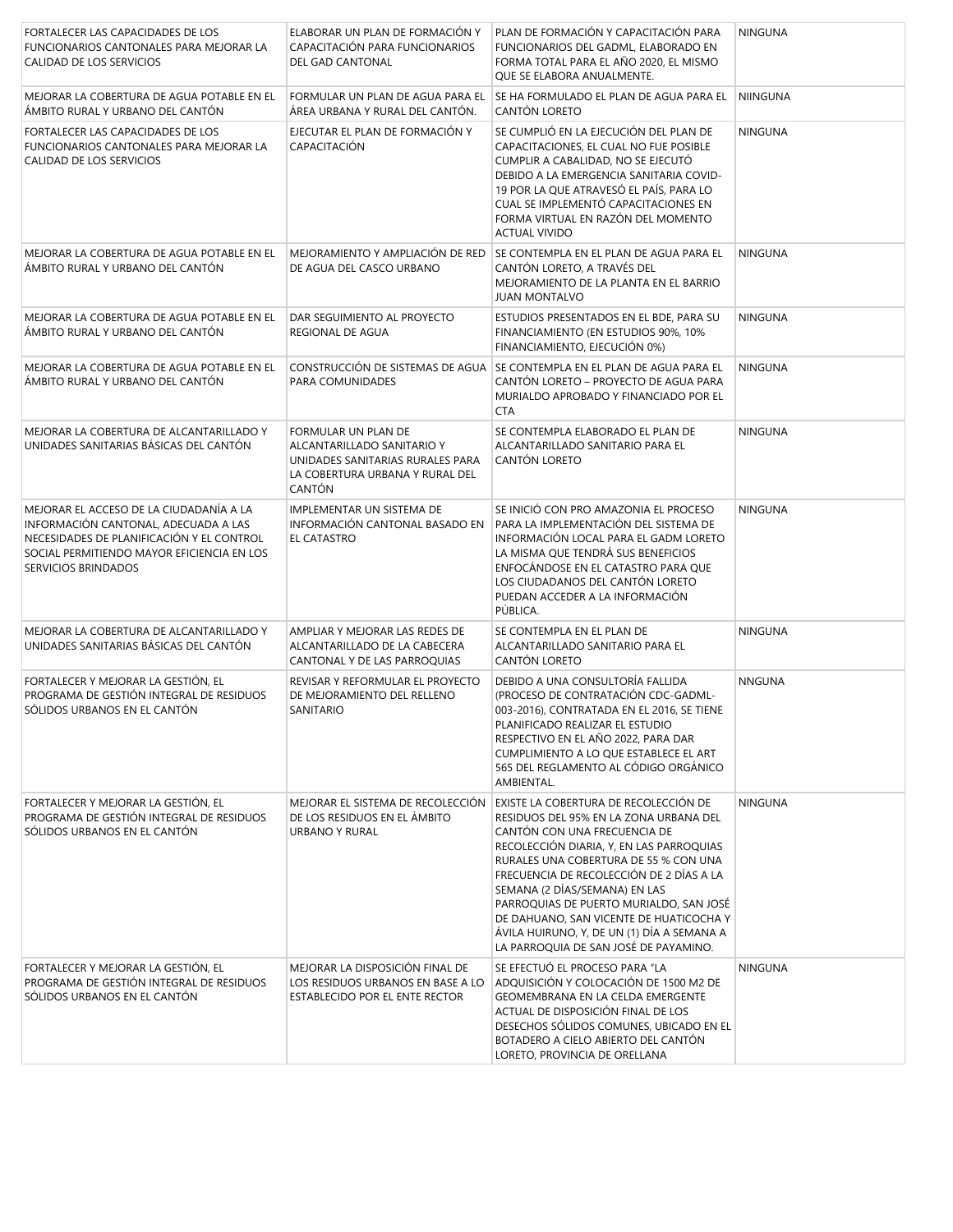| MEJORAR EL ACCESO VÍAL DE LAS ÁREAS URBANAS<br>DEL CANTÓN LORETO                                                                                                                                  | ESTABLECIMIENTO DE UN PLAN VÍAL<br><b>URBANO</b>                                                                      | EN EL ÁREA URBANA SE REALIZARON TRABAJOS NINGUNA<br>DE APERTURA, LASTRADO Y MANTENIMIENTO<br>DE CALLES SEGÚN CORRESPONDA EN LOS<br>BARRIOS 13 DE ENERO, NUESTRA SEÑORA DE<br>LORETO, LOS VERGELES, LASTRADO DE VÍA<br>URBANO MARGINAL ALTAMIRA ALTO Y BAJO, Y<br>RELASTRADO DE CALLES DEL CENTRO<br>POBLADO, RELASTRADO DESDE EL CENTRO<br>POBLADO DE ALTAMIRA HACIA LA RESERVA<br>JUMANDY. |                |
|---------------------------------------------------------------------------------------------------------------------------------------------------------------------------------------------------|-----------------------------------------------------------------------------------------------------------------------|---------------------------------------------------------------------------------------------------------------------------------------------------------------------------------------------------------------------------------------------------------------------------------------------------------------------------------------------------------------------------------------------|----------------|
| MEJORAR EL ACCESO VÍAL DE LAS ÁREAS URBANAS<br>DEL CANTÓN LORETO                                                                                                                                  | ADOQUINADO Y LASTRADO DE CALLES<br>EN LAS ÁREAS URBANAS DEL CANTÓN                                                    | 30 METROS DE ADOQUINADO EN LA AVDA.<br>RAFAEL ANDRADE FASE PRECONTRACTUAL<br>CONSTRUCCIÓN DE ACERAS, BORDILLOS Y<br>ADOQUINADO DE LA CALLE CALMITUYACU,<br>DESDE LA AVDA. INTEROCEÁNICA HASTA LA<br>CALLE BRISAS DEL SUNO, CALLE BRISAS DEL<br>SUNO DESDE LA CALLE A CALMITUYACU HASTA<br>LA CALLE JUAN MONTALVO, BARRIO JUAN<br><b>MONTALVO</b>                                            | <b>NINGUNA</b> |
| MEJORAR LA MOVILIDAD Y EL TRANSPORTE<br>TERRESTRE EN EL ÁMBITO CANTONAL                                                                                                                           | ACTUALIZAR EL PLAN DE MOVILIDAD<br>DEL CANTÓN EN LO QUE RESPECTA AL<br><b>TRÁNSITO Y TRANSPORTE</b>                   | SE HA DESARROLLADO REUNIONES DE<br>SOCIALIZACIONES, PARA CONOCER EL PLAN<br>ACTUAL DE MOVILIDAD, LA CUAL HA ESTADO<br>ALINEADOS AL REQUERIMIENTO DE LOS<br>TRANSPORTISTAS Y USUARIOS A NIVEL<br>CANTONAL.                                                                                                                                                                                   | <b>NINGUNA</b> |
| MEJORAR LA MOVILIDAD Y EL TRANSPORTE<br>TERRESTRE EN EL ÁMBITO CANTONAL                                                                                                                           | <b>IMPLEMENTAR PLAN DE MOVILIDAD</b><br>CANTONAL ACTUALIZADO                                                          | A TRAVÉS DE LA COMISIÓN DE TRÁNSITO Y<br>TRANSPORTE SE HA DADO SEGUIMIENTO PARA<br>EL CUMPLIMIENTO DE NUEVAS RUTAS EN EL<br>SECTOR RURAL Y URBANO                                                                                                                                                                                                                                           | <b>NINGUNA</b> |
| MEJORAR LA MOVILIDAD Y EL TRANSPORTE<br>TERRESTRE EN EL ÁMBITO CANTONAL                                                                                                                           | ESTABLECER ACUERDOS PARA LA<br>REVISIÓN VEHÍCULAR EN EL CANTÓN                                                        | ADHESIÓN A LA MANCOMUNIDAD DE<br>TRÁNSITO DE LOS CANTONES FCO. DE<br>ORELLANA Y AGUARICO, INICIALMENTE<br>POSTERIORMENTE A LA MANCOMUNIDAD<br>CONFORMADA POR LOS CANTONES LORETO -<br>AGUARICO                                                                                                                                                                                              | <b>NINGUNA</b> |
| FORTALECER LA ACCESIBILIDAD DE LA POBLACIÓN<br>AL ESPACIO PÚBLICO DEL CANTÓN                                                                                                                      | ELABORAR UN DIAGNÓSTICO SOBRE EL<br>ESTADO Y DEFICIENCIA DE LOS<br>ESPACIOS PÚBLICOS EN EL CANTÓN                     | DIAGNÓSTICO EN BASE AL PDOT 2019-2023,<br>COMPONENTE ASENTAMIENTOS HUMANOS                                                                                                                                                                                                                                                                                                                  | <b>NINGUNA</b> |
| ACTUALIZAR EL PDYOT CANTONAL EN<br>COORDINACIÓN CON LOS GADS PARROQUIALES Y<br>PROVINCIAL Y LAS DELEGACIONES MINISTERIALES<br>EN CONSONANCIA CON EL PLAN NACIONAL DE<br>DESARROLLO 2017 - 2021    | REVISAR Y ACTUALIZAR EL PDYOT EN<br>BASE A LOS LÍNEAMIENTOS<br>ESTABLECIDOS POR SENPLADES Y LA<br>NUEVA LEY AMAZÓNICA | PDOT, ACTUALIZADO Y APROBADO MEDIANTE<br>ORDENANZA PARA SU APLICACIÓN                                                                                                                                                                                                                                                                                                                       | <b>NINGUNA</b> |
| ACTUALIZAR EL PDYOT CANTONAL EN<br>COORDINACIÓN CON LOS GADS PARROQUIALES Y<br>PROVINCIAL Y LAS DELEGACIÓNES MINISTERIALES<br>EN CONSONANCIA CON EL PLAN NACIONAL DE<br>DESARROLLO 2017 - 2021    | EVALUAR LA EJECUCIÓN DEL PDYOT<br>CANTONAL 2019-2023                                                                  | SE HA DADO CUMPLIMIENTO A LO QUE<br>ESTABLECE LA SECRETARIA TÉCNICA DE<br>PLANIFICA ECUADOR.                                                                                                                                                                                                                                                                                                | <b>NINGUNA</b> |
| ACTUALIZAR LOS OBJETIVOS ESTRATÉGICOS<br>INSTITUCIONALES Y ORGÁNICO FUNCIONAL<br>CANTONAL PARA MEJORARA LA GESTIÓN<br>CANTONAL DEL GADM.                                                          | ELABORAR EL PLAN ESTRATÉGICO<br>INSTITUCIONAL DEL GAD CANTONAL                                                        | SE CUENTA CON EL PLAN ESTRATÉGICO<br><b>INSTITUCIONAL</b>                                                                                                                                                                                                                                                                                                                                   | <b>NINGUNA</b> |
| MEJORAR EL ACCESO DE LA CIUDADANÍA A LA<br>INFORMACIÓN CANTONAL, ADECUADA A LAS<br>NECESIDADES DE PLANIFICACIÓN Y EL CONTROL<br>SOCIAL PERMITIENDO MAYOR EFICIENCIA EN LOS<br>SERVICIOS BRINDADOS | MEJORAR LA PÁGINA WEB DEL GAD DE<br>LORETO                                                                            | ACTUALIZACIÓN DE INFORMACIÓN<br>PERMANENTE EN EL DEPORTE, EL PDOT Y PUGS,<br>PUBLICACIONES DE LAS CONVOCATORIAS, Y EN<br>LO TURÍSTICO; ADEMÁS DE LA INFORMACIÓN<br>DE TRANSPARENCIA Y RENDICIÓN DE CUENTAS.                                                                                                                                                                                 | <b>NINGUNA</b> |
| FORTALECER LA GESTIÓN PARA MEJORAR LA<br>ACTUACIÓN DE LA COOPERACIÓN INTERNACIONAL<br>EN EL CANTÓN                                                                                                | REVISAR Y ACTUALIZAR EL PLAN DE<br><b>GAD MUNICIPAL DE LORETO</b>                                                     | SE CUENTA CON EL PLAN DE COOPERACIÓN<br>COOPERACIÓN INTERNACIONAL CON EL INTERNACIONAL SEGÚN LO PREVISTO, ADEMÁS<br>DE CONTAR CON UNA AGENDA DE<br>COOPERANTES.                                                                                                                                                                                                                             | <b>NINGUNA</b> |
| FORTALECER LA GESTIÓN PARA MEJORAR LA<br>ACTUACIÓN DE LA COOPERACIÓN INTERNACIONAL<br>EN EL CANTÓN                                                                                                | EJECUTAR EL PLAN DE COOPERACIÓN<br>INTERNACIONAL                                                                      | POR RAZONES DE LA PANDEMÍA A NIVEL<br>MUNDIAL NO SE PUDO EJECUTAR EL<br>PROGRAMA                                                                                                                                                                                                                                                                                                            | <b>NINGUNA</b> |
| PROMOCIONAR LA DEFENSA DE LOS DERECHOS A<br>LOS GRUPOS DE ATENCIÓN PRIORITARIA MEDIANTE<br>PROGRAMAS SOCIALES EN COORDINACIÓN CON<br>OTRAS INSTANCIAS                                             | ELABORAR PROGRAMAS PARA EL<br>APOYO A GRUPOS DE ATENCIÓN<br>PRIORITARIA                                               | ELABORACIÓN DE PROYECTOS PARA EL<br>DESARROLLO DE PROGRAMAS DE ATENCIÓN<br>PRIORITARIA.                                                                                                                                                                                                                                                                                                     | <b>NINGUNA</b> |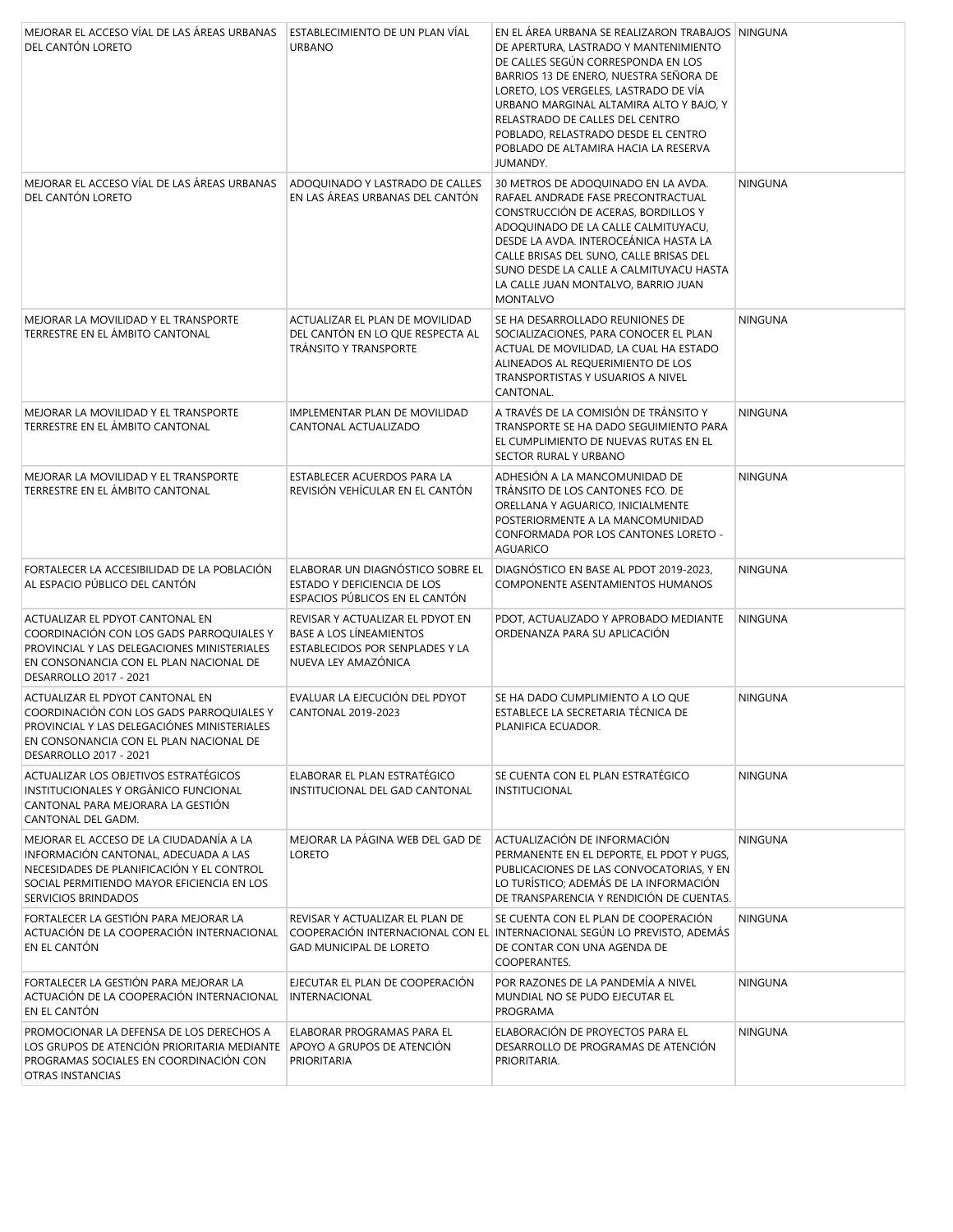| PROMOCIONAR LA DEFENSA DE LOS DERECHOS A<br>LOS GRUPOS DE ATENCIÓN PRIORITARIA MEDIANTE<br>PROGRAMAS SOCIALES EN COORDINACIÓN CON<br><b>OTRAS INSTANCIAS</b> | EJECUTAR LOS PROGRAMAS PARA EL<br>APOYO A GRUPOS DE ATENCIÓN<br>PRIORITARIA                                                                          | GRUPOS DE ATENCIÓN PRIORITARIA<br>ATENDIDOS, EN PROGRAMAS QUE IMPULSA LA<br>MUNICIPALIDAD EN CONVENIO MIES (CENTROS<br>DE DESARROLLO INFANTIL MARZO-DIC-2020) (<br>ADULTO MAYOR PERIODO SEP.-DIC 2020)                                                                                                                                                                                                                                    | <b>NINGUNA</b> |
|--------------------------------------------------------------------------------------------------------------------------------------------------------------|------------------------------------------------------------------------------------------------------------------------------------------------------|-------------------------------------------------------------------------------------------------------------------------------------------------------------------------------------------------------------------------------------------------------------------------------------------------------------------------------------------------------------------------------------------------------------------------------------------|----------------|
| FORTALECER LA IDENTIDAD DE LAS<br>NACIONALIDADES Y PUEBLOS DEL CANTÓN LORETO                                                                                 | FORMULAR UNA ORDENANZA PARA "EL<br>RESCATE PROMOCIÓN Y DESARROLLO<br>DE DANZAS, MÚSICA, TRADICIÓN Y<br>COSTUMBRES DEL CANTÓN"                        | CONSULTORÍA ACTUALIZACIÓN,<br>CARACTERIZACIÓN Y DESCRIPCIÓN DEL<br>INVENTARIO DEL PATRIMONIO CULTURAL,<br>MATERIAL E INMATERIAL Y PROPUESTA DE LA<br>ORDENANZA, PARA PRESERVAR, MANTENER Y<br>DIFUNDIR EL PATRIMONIO CULTURAL DEL<br>CANTÓN LORETO                                                                                                                                                                                        | <b>NINGUNA</b> |
| PROMOVER Y DIFUNDIR LA EXPRESIÓN DE LAS<br>ARTES Y TRADICIONES DE LAS NACIONALIDADES Y<br>PUEBLOS QUE HABITAN EN EL CANTÓN LORETO                            | EJECUTAR EL PLAN CANTONAL PARA<br>LAS ARTES Y TRADICIÓNES DE LAS<br>NACIONALIDADES Y PUEBLOS<br>INCLUYENDO UN FESTIVAL                               | CONSULTORÍA ACTUALIZACIÓN,<br>CARACTERIZACIÓN Y DESCRIPCIÓN DEL<br>INVENTARIO DEL PATRIMONIO CULTURAL,<br>MATERIAL E INMATERIAL Y PROPUESTA DE LA<br>ORDENANZA, PARA PRESERVAR, MANTENER Y<br>DIFUNDIR EL PATRIMONIO CULTURAL DEL<br>CANTÓN LORETO                                                                                                                                                                                        | <b>NINGUNA</b> |
| REDUCIR LA VULNERABILIDAD DE LA POBLACIÓN<br>DEL CANTÓN Y MEJORAR LA RESPUESTA ANTE<br>EVENTOS NATURALES Y/O ANTRÓPICOS                                      | FORTALECER LA CAPACIDAD DEL<br>CUERPO DE BOMBEROS CANTONAL DE<br>LORETO PARA MEJORAR SU RESPUESTA<br>ANTE LOS DIFERENTES EVENTOS QUE<br>PUEDAN DARSE | SE REALIZÓ LA ADQUISICIÓN DE UN<br>"HIDRODESLIZADOR" PARA ATENDER<br><b>EMERGENCIAS.</b>                                                                                                                                                                                                                                                                                                                                                  | <b>NINGUNA</b> |
| REDUCIR LA VULNERABILIDAD DE LA POBLACIÓN<br>DEL CANTÓN Y MEJORAR LA RESPUESTA ANTE<br>EVENTOS NATURALES Y/O ANTRÓPICOS                                      | FORTALECER LAS ACCIONES DE UNIDAD<br>DE GESTIÓN DE RIESGOS DEL GADML                                                                                 | CONTAMOS CON 3 COMITÉS DE GESTIÓN DE<br>RIESGOS CON APOYO INTERINSTITUCIONAL Y<br>TAMBIÉN CONTAMOS CON VOLUNTARIOS DE<br>PROTECCIÓN CIVIL APROBADOS Y<br>CERTIFICADOS DEL CANTÓN LORETO                                                                                                                                                                                                                                                   | <b>NINGUNA</b> |
| PROMOVER QUE EL TURISMO EN LORETO SEA UNA<br>DE LAS PRINCIPALES PROPUESTAS ECONÓMICAS<br><b>CANTONALES</b>                                                   | REVISAR Y FORTALECER EL PLAN<br>TURÍSTICO DEL CANTÓN                                                                                                 | AFIANZAR EL TURISMO, RESALTANDO LA<br>CULTURA LOCAL, A TRAVÉS DE LOS TRES<br>PROYECTOS VIABILIZADOS.                                                                                                                                                                                                                                                                                                                                      | <b>NINGUNA</b> |
| PROMOVER QUE EL TURISMO EN LORETO SEA UNA<br>DE LAS PRINCIPALES PROPUESTAS ECONÓMICAS<br>CANTONALES                                                          | ELABORACIÓN DE PROYECTOS<br><b>TURÍSTICOS</b>                                                                                                        | SE ELABORARON LOS PROYECTOS: 1.<br>ADQUISICIÓN DE DOS UNIDADES BÁSICAS DE<br>SANEAMIENTO AMBIENTAL TIPO CONTAINER<br>PARA EL FORTALECIMIENTO DE LA RUTA<br>TURÍSTICA DEL CANTÓN LORETO; 2.<br>ADQUISICIÓN E IMPLEMENTACIÓN DE<br>SEÑALÉTICA PROMOCIONAL TURÍSTICA PARA EL<br>FORTALECIMIENTO DEL DESTINO TURÍSTICO<br>LORETO.; 3. CONTRATACIÓN DE LOS SERVICIOS<br>DE DOMINIO Y MANTENIMIENTO DEL APP Y<br>PÁGINA WEB "LORETO TURÍSTICO", | <b>NINGUNA</b> |
| PROMOVER QUE EL TURISMO EN LORETO SEA UNA<br>DE LAS PRINCIPALES PROPUESTAS ECONÓMICAS<br>CANTONALES                                                          | EJECUCIÓN DE LOS PROYECTOS<br><b>TURÍSTICOS</b>                                                                                                      | TODO EL TRÁMITE ADMINISTRATIVO SE LO<br>REALIZO EN EL 2020 QUEDANDO COMO<br>ARRASTRE PARA EL 2021 DE LOS DOS<br>PRIMEROS PROYECTOS. LA PROMOCIÓN<br>TURÍSTICA DIGITAL EN LA PÁGINA WEB Y EN EL<br>CÓDIGO QR "LORETO TURÍSTICO 2020",<br>LLEGANDO A 5000 DESCARGAS ANUALES OS-<br>GADML-019-2019 CONTRATO VIGENTE HASTA<br>SEPTIEMBRE 2020.                                                                                                | <b>NINGUNA</b> |

CUMPLIMIENTO DE FUNCIONES, ATRIBUCIONES O COMPETENCIAS DE LA AUTORIDAD:

| <b>FUNCIONES ATRIBUÍDAS POR LA CONSTITUCIÓN</b><br><b>Y LA LEY</b>                                                                                    | PARA CUMPLIR CON LAS FUNCIONES<br>A SU CARGO                                                                                                                                                                                                                                                | PRINCIPALES ACCIONES REALIZADAS PRINCIPALES RESULTADOS ALCANZADOS EN OBSERVACIONES<br><b>IEL CUMPLIMIENTO DE SUS FUNCIONES</b> |                                                                                                                                                                                |
|-------------------------------------------------------------------------------------------------------------------------------------------------------|---------------------------------------------------------------------------------------------------------------------------------------------------------------------------------------------------------------------------------------------------------------------------------------------|--------------------------------------------------------------------------------------------------------------------------------|--------------------------------------------------------------------------------------------------------------------------------------------------------------------------------|
| INTERVENIR CON VOZ Y VOTO EN LAS SESIONES Y<br>DELIBERACIONES DEL CONCEJO MUNICIPAL                                                                   | 30 SESIÓNES ORDINARIAS Y 16<br><b>EXTRAORDINARIAS</b>                                                                                                                                                                                                                                       | <b>165 RESOLUCIÓNES</b>                                                                                                        | <b>NINGUNA</b>                                                                                                                                                                 |
| PRESENTAR PROYECTOS DE ORDENANZAS<br>CANTONALES, EN EL ÁMBITO DE COMPETENCIA DEL<br>GOBIERNO AUTÓNOMO DESCENTRALIZADO<br><b>MUNICIPAL</b>             | 8 ORDENANZAS APROBADAS                                                                                                                                                                                                                                                                      | MEJORAR LA CALIDAD DE VIDA Y LA<br>ECONÓMIA DE TODOS LOS CIUDADANOA DEL<br>CANTÓN LORETO                                       | EN CALIDAD DE CONCEJAL<br>PRESENTE LA REFORMA DE LA<br>ORDENANZA QUE CREA Y<br>RUGULA LA OFICINA DE LA<br>JUVENTUD, LA CUAL POR<br>UNANIMIDAD DE LOS<br>CONCEJALES SE ARCHIVO. |
| INTERVENIR EN EL CONSEJO CANTONAL DE<br>PLANIFICACIÓN Y EN LAS COMISIONES,<br>DELEGACIONES Y REPRESENTACIONES QUE DESIGNE<br>EL CONCEJO MUNICIPAL; Y, | PRESIDENTE DE COMISIÓN DE EQUIDAD<br>Y GENERO 2DO, VOCAL DE LEGISLACION DE EQUIDAD Y GÉNERO, SE FIRMO 2<br>Y FISCALIZACION, 3CER VOCAL DE LA<br>COMISIÓN DE URBANISMO Y OBRAS<br>PUBLICAS, 3CER VOCAL DE TRANSPORTE ENTREGA DE LENTES.<br>Y MOVILIDAD, 3CER VOCAL DE<br>SERVICIOS PUBLICOS. | EN CALIDAD DE PRESIDENTE DE LA COMISION<br>CONVENIOS DE COPERACION ECONMICA CON<br>EL MIES, SE REALIZÓ UNA CAMPAÑA DE          | INDICAR QUE POR CUESTIONES<br>DE LA PANDEMIA NO SE PUEDO<br>EJECUTAR MAYOR COSA EN<br>ALGUNAS COMISIONES COMO<br>EN LA QUE PRESIDO COMO<br>PRESIDENTE.                         |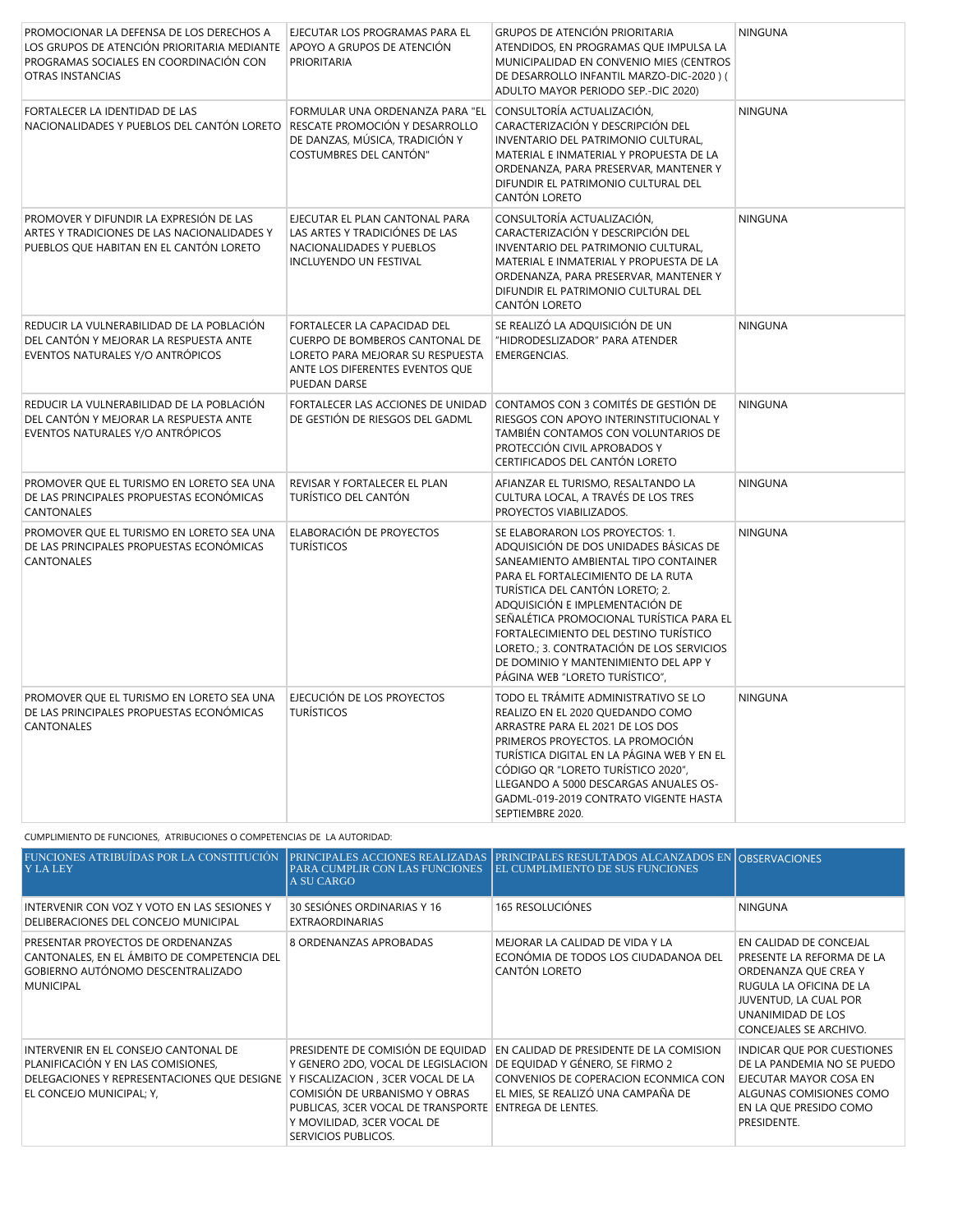| FISCALIZAR LAS ACCIONES DEL EJECUTIVO                             | SE HA EMITIDO RECOMENDACIÓNES E | MEJORAMIENTO EN UN 60% DE LA PARTE     | <b>NINGUNA</b> |
|-------------------------------------------------------------------|---------------------------------|----------------------------------------|----------------|
| CANTONAL DE ACUERDO CON EL COOTAD Y LA LEY HINFORMES COMO TAMBIÉN |                                 | ADMINISTRATIVA EN LAS ACCIÓNES DEL SR. |                |
|                                                                   | EXHORTACIÓNES DE LAS DIFERNETES | ALCALDE.                               |                |
|                                                                   | OBRAS CONTRATADAS               |                                        |                |

| CUMPLIMIENTO DE OBLIGACIONES TRIBUTARIAS: |                |                                                                         |
|-------------------------------------------|----------------|-------------------------------------------------------------------------|
| CUMPLIMIENTO DE OBLIGACIONES              | IPONGA SI O NO | <b>IMEDIOS DE VERIFICACION</b>                                          |
| TRIBUTARIAS                               |                | http://www.loreto.gob.ec/loreto/index.php/rendicion-de-<br>cuentas/2020 |

| PROPUESTAS DE ACCIONES DE LEGISLACIÓN, FISCALIZACIÓN, POLÍTICA PÚBLICA:                                                                                                                                                                                                                                                                                                                                                                                         |                                                                                                                                                                                                                                                                                                               |  |
|-----------------------------------------------------------------------------------------------------------------------------------------------------------------------------------------------------------------------------------------------------------------------------------------------------------------------------------------------------------------------------------------------------------------------------------------------------------------|---------------------------------------------------------------------------------------------------------------------------------------------------------------------------------------------------------------------------------------------------------------------------------------------------------------|--|
| <b>PROPUESTAS</b>                                                                                                                                                                                                                                                                                                                                                                                                                                               | <b>RESULTADOS</b>                                                                                                                                                                                                                                                                                             |  |
| ORDENANZA QUE REGULA EL USO OBLIGATORIO DE MASCARILLAS COMO MEDIDAS DE<br>PREVENCIÓN, PROTECCIÓN EN ESPACIOS PÚBLICOS DEL CANTÓN LORETO, ANTE LA<br>PANDEMIA DEL CORONAVIRUS COVID-19                                                                                                                                                                                                                                                                           | CONCIENTIZACIÓN DEL USO DE MASCARILLA Y PROTECCIÓN DE LOS HABITANTES<br>PARA DISMINUIR EL CONTAGIO DEL COVID-19                                                                                                                                                                                               |  |
| ORDENANZA QUE CREA LA EMPRESA PÚBLICA MANCOMUNADA DE TRÁNSITO "ORELLANAN<br>EP" PARA LA GESTIÓN DESCENTRALIZADA DE LA COMPETENCIA DE TRANSPORTE TERRESTRE,<br>TRÁNSITO Y SEGURIDAD VÍAL DE LOS CANTONES, AGUARICO, FCO DE ORELLANA Y LORET, DE<br>LA PROVINCIA DE ORELLANA                                                                                                                                                                                      | SE OBTIENE LA REVISIÓN VEHÍCULAR EN EL CANTÓN LORETO, PARA REDUCIR<br>GASTOS A LA CIUDADANÍA EN TRÁMITES ADMINISTRATIVOS EN OTROS<br>CANTONES POR ESTE SERVICIO.                                                                                                                                              |  |
| ORDENANZA REFORMATORIA A LA ORDENANZA QUE REGULA LA DISTRIBUCIÓN ECONÓMICA<br>DEL PRESUPUESTO PARTICIPATIVO A NIVEL TERRITORIAL Y SECTORIAL EN EL CANTÓN LORETO                                                                                                                                                                                                                                                                                                 | TRATAR DE QUE LOS PP SE EJECUTEN DURANTE EL AÑO FISCAL ESTABLECIDO Y<br>TENGA MAYOR FLEXIBILIZACION                                                                                                                                                                                                           |  |
| ORDENANZA SUSTITUTIVA PARA ASUMIR LA COMPETENCIA DE LA GESTIÓN DE SERVICIOS DE<br>PREVENCION, PROTECCIÓN, SOCORRO Y EXTINCIÓN DE INCENDIOS Y LA ADSCRIPCIÓN DEL<br>CUERPO DE BOMBEROS DE LORETO AL GADM DEL CANTÓN LORETO, DE ACUERDO A LA<br>COMPETENCIA                                                                                                                                                                                                       | MEJORAR LA COORDINACIÓN ENTEE EL GADML Y EL CUERPO DE BOMBEROS PARA<br>LLEVAR A CABO DE UNA MEJOR MANERA LOS TRÁMITES ADMINISTARIVOS<br><b>EXISTENTES</b>                                                                                                                                                     |  |
| REFORMA PRESUPUESTARIA N° 25 Y 27 DE LA ORDENANZA DEL PRESUPUESTO PARA EL<br>EJERCICIO ECONÓMICO 2020 DEL GADML                                                                                                                                                                                                                                                                                                                                                 | SE MODIFICÓ EL PRESUPUESTO PARA LA ADQUISICIÓN DE UNA<br>RETROEXCAVADORA CONJUNTAMENTE CON LOS PRESIDENTES DE BARRIOS                                                                                                                                                                                         |  |
| ORDENANZA DEL PRESUPUESTO PARA EL EJERCICIO ECONÓMICO DEL AÑO 2021, DEL GADML                                                                                                                                                                                                                                                                                                                                                                                   | CUMPLIR CON LAS NORMAS QUE ESTABLECE EL COOTAD PARA DAR<br>CUMPLIMIENTO AL PLAN DE TRABAJO Y EJECUCIÓN DE OBRAS PARA EL AÑO 2021                                                                                                                                                                              |  |
| ORDENANZA DE APROBACIÓN DE ACTUALIZACIÓN DEL PLAN DE DESARROLLO Y<br>ORDENAMIENTO TERRITORIAL DEL GADML, QUE INCORPORA LOS LINEAMIENTOS<br>ESTRATÉGICOS EN EL MARCO DE LA EMERGENCIA COVID-19                                                                                                                                                                                                                                                                   | SE CUMPIIÓ CON LOS LINEMAIENTOS ESTABLECIDOS POR LA EMERGENCIA<br>SANITARIA DEL COVID-19                                                                                                                                                                                                                      |  |
| ORDENANZA DE USO Y GESTIÓN DEL SUELO DEL CANTÓN LORETO                                                                                                                                                                                                                                                                                                                                                                                                          | SE PLANIFICA EL DESARROLLO ADECUADO TAN TO DE LAS PARROQUIAS COMO EL<br>CASCO URBANO DEL CANTÓN LORETO.                                                                                                                                                                                                       |  |
| EMITI DOCUMENTADAMENTE INFORMES DE OBRAS EN POLEMICAS Y ENTRE OTRAS OBRAS A<br>FIN DE QUE SE CUMPLAN CON NORMALIDAD LO PLANIFICADO.                                                                                                                                                                                                                                                                                                                             | EN LA CUAL SE HA RECOMENDADO AL EJECUTIVO CONTUNUAR CON LAS OBRAS<br>SEIMPRE Y CUANDO TOMANDO LAS MEJORES DESCISIONES                                                                                                                                                                                         |  |
| MEDIANTE OFICIO 018 PRESENTADO CON FECHA 5 DE MAYO SOLICITÉ AL EJECUTIVO EL<br>INFORME DE SITUACIÓN ACTUAL DE AVANCE DE OBRA Y RUBROS DEVENGADOS DEL<br>CONTRATO A FAVOR DEL OFERENTE COMPAÑÍA CONSTRUCTORA RODRÍGUEZ CHÁVEZ CÍA.<br>LTDA. PARA LA EJECUCIÓN DEL CONTRATO DE CONSTRUCCIÓN DE LA GALERÍA DE<br>INFILTRACIÓN PARA LA CAPTACIÓN DE AGUA DEL RIO SUNO PARA LA PLANTA DE<br>TRATAMIENTO DE AGUA POTABLE EN EL BARRIO JUAN MONTALVO DEL CANTÓN LORETO | SE RECIBIÓ LA INFORMACIÓN PARA CONOCER DE LA MISMA Y TAMBIÉN PARA<br>DAR A CONOCER A LA CIUDADANÍA Y A LA ASMBLEA LOCAL CIUDADANA                                                                                                                                                                             |  |
| SOLICITÉ CON OFICIO 036 DE 2021 EL INFORME ACTUAL DE AVANCES DE OBRAS Y RUBROS<br>DEVENGADOS SOBRE LA ADECUACIÓN DE LA CANCHA SINTÉTICA CONSTRUCCIÓN DE LA<br>CANCHA DE ECUA VÓLEY Y AMPLIACIÓN DE GRADERÍOS DE LA COMUNA 24 DE MAYO                                                                                                                                                                                                                            | SE REALIZARÓN SUGERENCIAS COMO CONCEJAL PARA QUE DE ALGUNA FORMA<br>ESOS TRABAJOS QUE QUIZÁS SE TOMÓ EN CUENTA MATERIALES QUE NO ESTÁN<br>MUY ADAPTADOS A LA ZONA, PERMITAN LOS CAMBIOS RESOECTIVOS                                                                                                           |  |
| CON OFICIO SE SOLICITÓ AL SR. ALCADE INFORMACIÓN SOBRE LA CONSTRUCCIÓN DE UNA<br>CANCHA SINTÉTICA EN EL BARRIO EL TRIUNFO SECTOR HUIRUNO                                                                                                                                                                                                                                                                                                                        | SE PIDIÓ A LOS TÉCNICOS QUE TOMEN EN CUENTA LOS PROYECTOS COMPLETOS<br>PARA QUIZÁS NO SUFRIR ESTOS PROBLEMAS QUE NOS HA ACARREADO EN EL<br>TEMA LO QUE TIENE QUE VER DRENAJES DIRECCIÓN DE AGUAS LLUVIAS EN ESE<br>ESTADIO QUE PROBLEMAS NOS HA CAUSADO DURANTE ESTOS TIEMPOS.                                |  |
| TAMBIÉN SOLICITÉ INFORMACIÓN SOBRE LA CONSTRUCCIÓN DE ACERAS Y BORDILLOS CON<br>PROTECCIÓN LATERAL MARGEN IZQUIERDO Y DERECHO EN LA VÍA INTEROCEÁNICA BARRIO EL CON LA CONSTRUCCIÓN DE LA OBRA ANTES MENCIONADA. ART. 2. EXHORTAR AL<br>TRIUNFO Y JUAN MONTALVO                                                                                                                                                                                                 | AQUÍ EXISTE UNA RESOLUCIÓN DE CONSEJO; ART. 1. EXPRESAR INCONFORMIDAD<br>SR. ALCALDE SE TOME INMEDIATAMENTE LAS RESPECTIVAS ACCIÓNES DE<br>CARÁCTER LEGAL CON QUIÉN CORRESPONDA CON EL OBJETIVO DE<br>SALVAGUARDAR LOS INTERESES DE LA INSTITUCIÓN CONSIDERANDO QUE LOS<br>RECURSOS INTERVENIDOS SON PÚBLICOS |  |

MECANISMOS DE PARTICIPACIÓN CIUDADANA:

| MECANISMOS DE PARTICIPACIÓN CIUDADANA | <b>PONGA SI O NO</b> | LINK AL MEDIO DE VERIFICACIÓN PUBLICADO EN LA PÁG. WEB DE LA INSTITUCIÓN |
|---------------------------------------|----------------------|--------------------------------------------------------------------------|
| ASAMBLEA LOCAL                        | SI                   | http://www.loreto.gob.ec/loreto/index.php/rendicion-de-cuentas/2020      |
| AUDIENCIA PÚBLICA                     | NO.                  | <b>NO APLICA</b>                                                         |
| <b>CABILDO POPULAR</b>                | <b>NO</b>            | <b>NO APLICA</b>                                                         |
| CONSEJO DE PLANIFICACIÓN LOCAL        | NO.                  | NO APLICA                                                                |
| <b>OTROS</b>                          | NO.                  | <b>NO APLICA</b>                                                         |

RENDICIÓN DE CUENTAS: